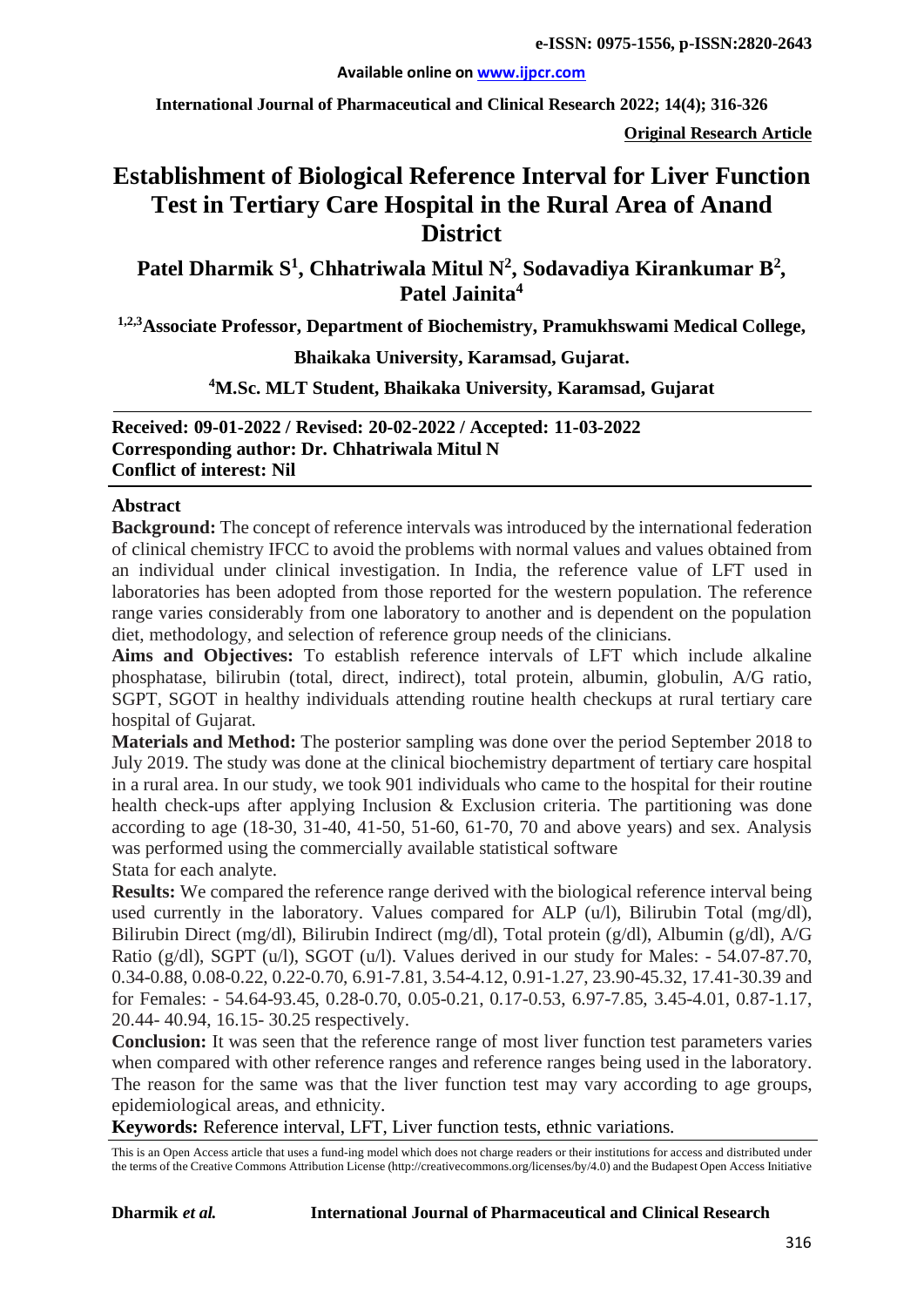(http://www.budapestopenaccessinitiative.org/read), which permit unrestricted use, distribution, and reproduction in any medium, provided original work is properly credited.

## **Introduction**

The liver has to perform different kinds of biochemical synthetic and excretory functions. So, no single biochemical test can detect the global function of the liver. Liver function tests also referred to as hepatic panels, are a group of blood tests that provide information about the state of a patient's liver. These tests include prothrombin time, APTT, albumin, bilirubin (direct and indirect), and others. The ALT and AST tests measure enzymes that your liver releases in response to damage or disease. The albumin test measures how well the liver creates albumin, while the bilirubin test measures how well it disposes of bilirubin. ALP can be used to evaluate the bile duct system of the liver. Liver function tests are generally used to assess hepatocellular injury, cholestasis, infiltrative disease, biliary obstruction, or synthetic function of the liver. Liver function tests are also used to screen asymptomatic patients/ individuals, mostly during regular health check-ups, blood donation, and hospitalization for no liver-related diseases[1].

Reference value: a value obtained by observation or measurement of a particular type of quantity on a reference individual. The IFCC also defines other terms related to the concept of reference values reference population, reference sample group, reference distribution, reference limits, and reference interval[1]. The concept of reference intervals was introduced by the international federation of clinical chemistry IFCC to avoid the problems with normal values and values obtained from an individual under clinical investigation. In India, the reference value of LFT used in laboratories has been adopted from those reported for the western population.

Data collected during the medical interview, clinical examination, and supplementary investigation must be interpreted by comparison with reference data. The reference range varies considerably from one laboratory to another and is dependent on the population diet, methodology, and selection of reference group needs of the clinicians<sup>[0](#page-10-0)</sup>. For the determination of reference ranges, the most important stage is the selection of the reference group and the standardization of preanalytical factors[4,5].

The latest edition of the clinical and laboratory standards institute-approved guideline, "Defining, establishing and verifying reference intervals in the clinical laboratory." Recognizes the reality that, in practice, very few laboratories perform their reference intervals studies, instead of performing a new reference interval study, laboratories and manufacturers refer to studies done many decades ago when both the methods and the population were very different[6].

At present, there are very few studies done for the reference range for LFT (liver function test) of an adult healthy population in India. Most of the worldwide studies for LFT reference range are done for European countries thus it's very much important to have a reference range of LFT for the healthy adult population in countries like India.

## **Materials and Method**

The posterior sampling was done from September 2018 to July 2019. The study was done at the clinical biochemistry department, tertiary care rural center in Anand District. Before starting the study, the protocol was prepared and presented to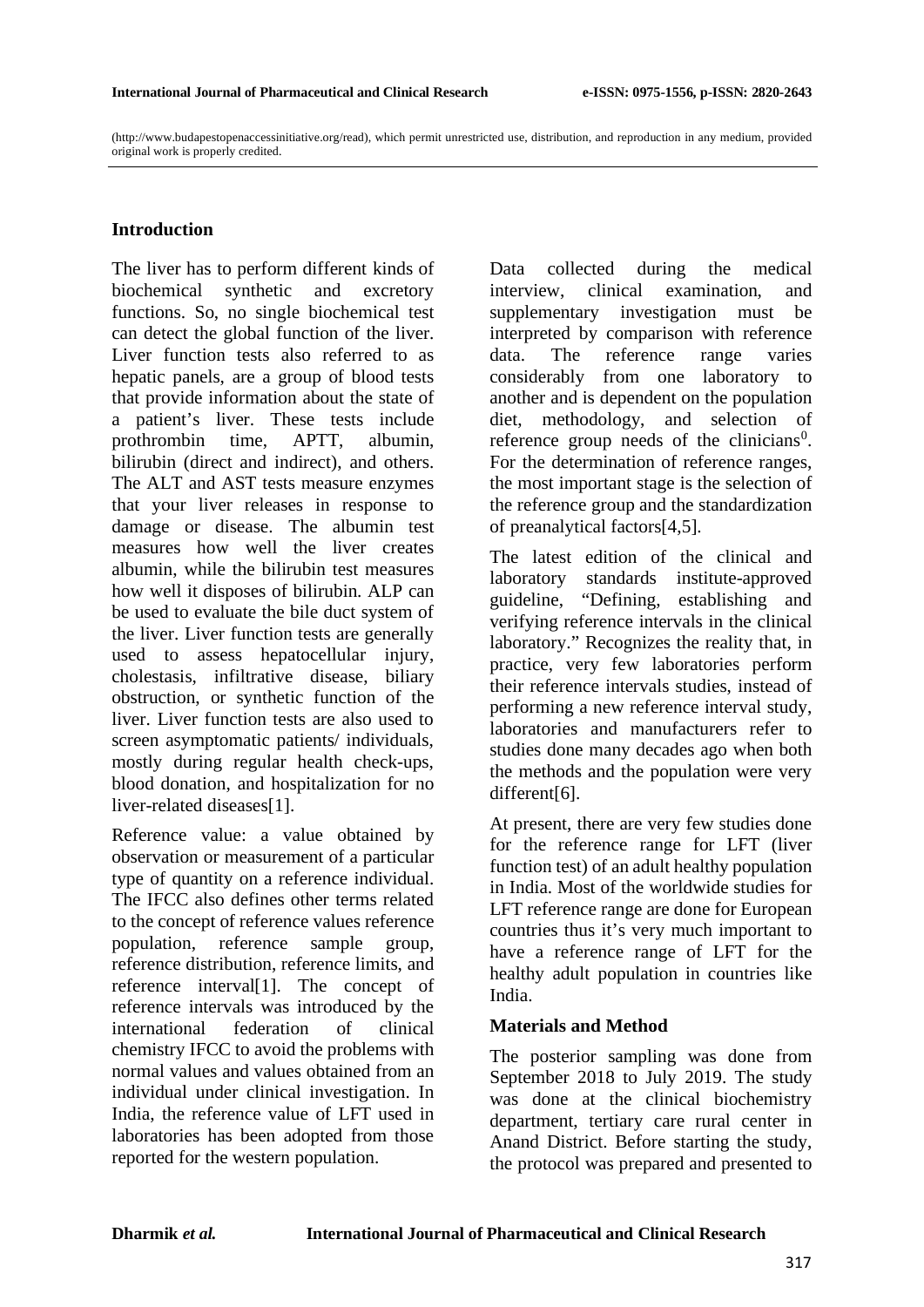the institutional Human Research Ethics Committee which subsequently approved the proposal.

In our study, we took 901 individuals who attended tertiary care rural center in Anand District for their routine health check-ups after applying Inclusion & Exclusion criteria. Based on their alkaline phosphatase, bilirubin (total, direct, indirect), total protein, albumin, globulin, A/G ratio, SGPT, and SGOT values we established d normal reference range for Liver function tests a for a healthy population of the Anand district.

## **Inclusion Criteria**

All healthy individuals above 18 years of age attending the routine health checkup at the Hospital, Karamsad will be included in this study.

## **Exclusion Criteria**

- Below the age of the 18 years,
- History of hypertension, diabetes, Renal failure, Alcoholic individuals, Liver failure, any other liver disorder on any liver medication, Pregnancy & cancer, Requirement of any investigations or interventions to be concluded on participants
- If exclusion details/ history will not be available for a specific individual, data for that individual will be excluded.

Detail history was taken from LIS – Laboratory Information System of the hospital with the consent of COD, the health check scheme in charge, & head of the central diagnosis laboratory-CDL.

During the study, there was no change in the equipment, reagent, calibration standards, and controls. Before starting the analysis, the instrument was calibrated using calibrators and the controls were checked at different concentrations (BioRad levels 1 and 2) of the analytes. As a part of external quality assurance, our laboratory is enrolled BioRad-USA external quality control program.

The healthy subjects obtained after applying the inclusion & exclusion criteria were used for establishing the reference intervals. The partitioning was done according to age (18-30, 31-40, 41-50, 51- 60, 61-70, 70 and above years) and sex. Analysis was performed using the commercially available statistical software Stata 14. for each analyte (serum total ALP, Bilirubin (total, direct, indirect), Albumin, Globulin, A/G ratio, total protein, SGPT, SGOT) Mean  $\pm$  SD values were presented. A P-value of less than 0.5 was considered statistically significant. Descriptive statistics were applied for frequency Mean ± SD. We will compare our derived reference range with the reference range being used as standard and we will look for a statistically significant difference.

## **Observation and results**

In this study, a total number of 901 healthy individuals ''who attended the 'whole body check-up scheme' at tertiary care rural center in Anand District'' were included after applying the inclusion and exclusion criteria and were selected for establishing the reference intervals.

Age and gender-wise partitioning of the subjects was done (Table 1). In this study, there were 443 males and 458 females. The maximum number of individuals was between the age group of 51-and 60 (see figure no-1). In each group female participants were more in number.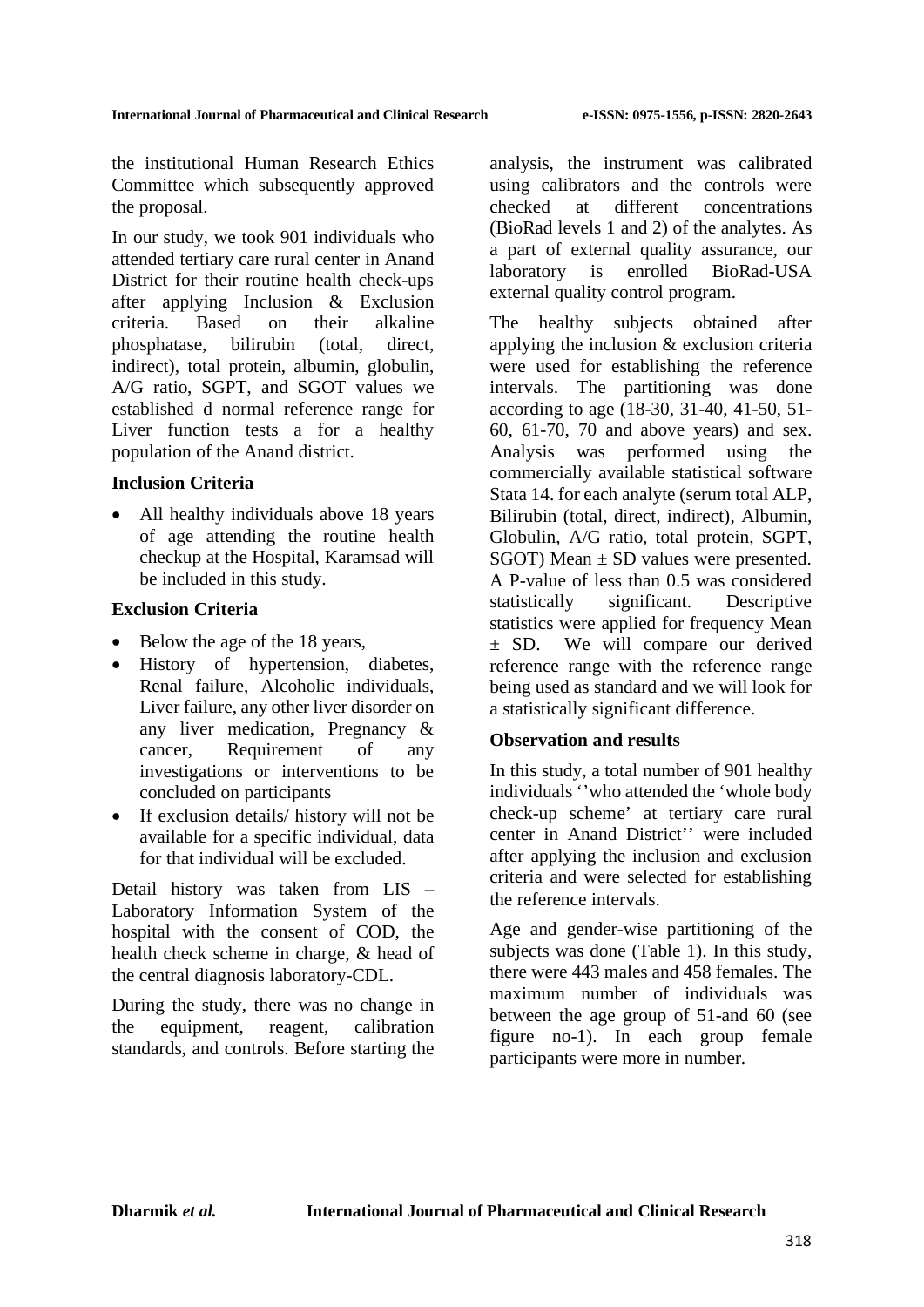| Table 1. Age and genuer distribution |                   |               |                |              |  |  |  |  |
|--------------------------------------|-------------------|---------------|----------------|--------------|--|--|--|--|
| N <sub>0</sub>                       | <b>AGE(YEARS)</b> | <b>Gender</b> | <b>PERCENT</b> | <b>Total</b> |  |  |  |  |
| 1                                    | 18-30             | М             | 29 (3.2%)      | 57           |  |  |  |  |
|                                      |                   | $\mathbf{F}$  | 28 (3.1%)      | $(6.3\%)$    |  |  |  |  |
| $\overline{2}$                       | $31 - 40$         | M             | $46(5.1\%)$    | 106          |  |  |  |  |
|                                      |                   | F             | $60(6.7\%)$    | $(11.8\%)$   |  |  |  |  |
| 3                                    | $41 - 50$         | M             | 85 (9.4%)      | 174          |  |  |  |  |
|                                      |                   | $\mathbf{F}$  | 89 (9.9%)      | $(19.3\%)$   |  |  |  |  |
| $\overline{4}$                       | 51-60             | M             | 111 (12.3%)    | 254          |  |  |  |  |
|                                      |                   | $\mathbf{F}$  | 143 (15.9%)    | (28.2%)      |  |  |  |  |
| 5                                    | 61-70             | M             | 121 (13.4%)    | 225          |  |  |  |  |
|                                      |                   | F             | 104 (11.5%)    | $(25.0\%)$   |  |  |  |  |
| 6                                    | 70-80             | M             | $37(4.1\%)$    | 62           |  |  |  |  |
|                                      |                   | $\mathbf{F}$  | $25(2.8\%)$    | $(6.9\%)$    |  |  |  |  |
| 7                                    | 80 and Above      | М             | $14(1.6\%)$    | 23           |  |  |  |  |
|                                      |                   | $\mathbf{F}$  | $9(1.0\%)$     | $(2.6\%)$    |  |  |  |  |
| 8                                    | Total             | M             | 443 (49.2%)    | 901          |  |  |  |  |
|                                      |                   | F             | 458 (50.8%)    | $(100.0\%)$  |  |  |  |  |

|  | Table 1: Age and gender distribution |
|--|--------------------------------------|
|  |                                      |

Age and gender-wise partitioning of the subject was done. We observed that there were more individuals between the age group of 51-and 60.



## **Figure 1: Gender Distribution**

In this study, there were 443 males and 458 females. A maximum number of individuals were between the age group of 51-and 60 (see figure no-1). In each group female participants were more in number.

#### **Dharmik** *et al.* **International Journal of Pharmaceutical and Clinical Research**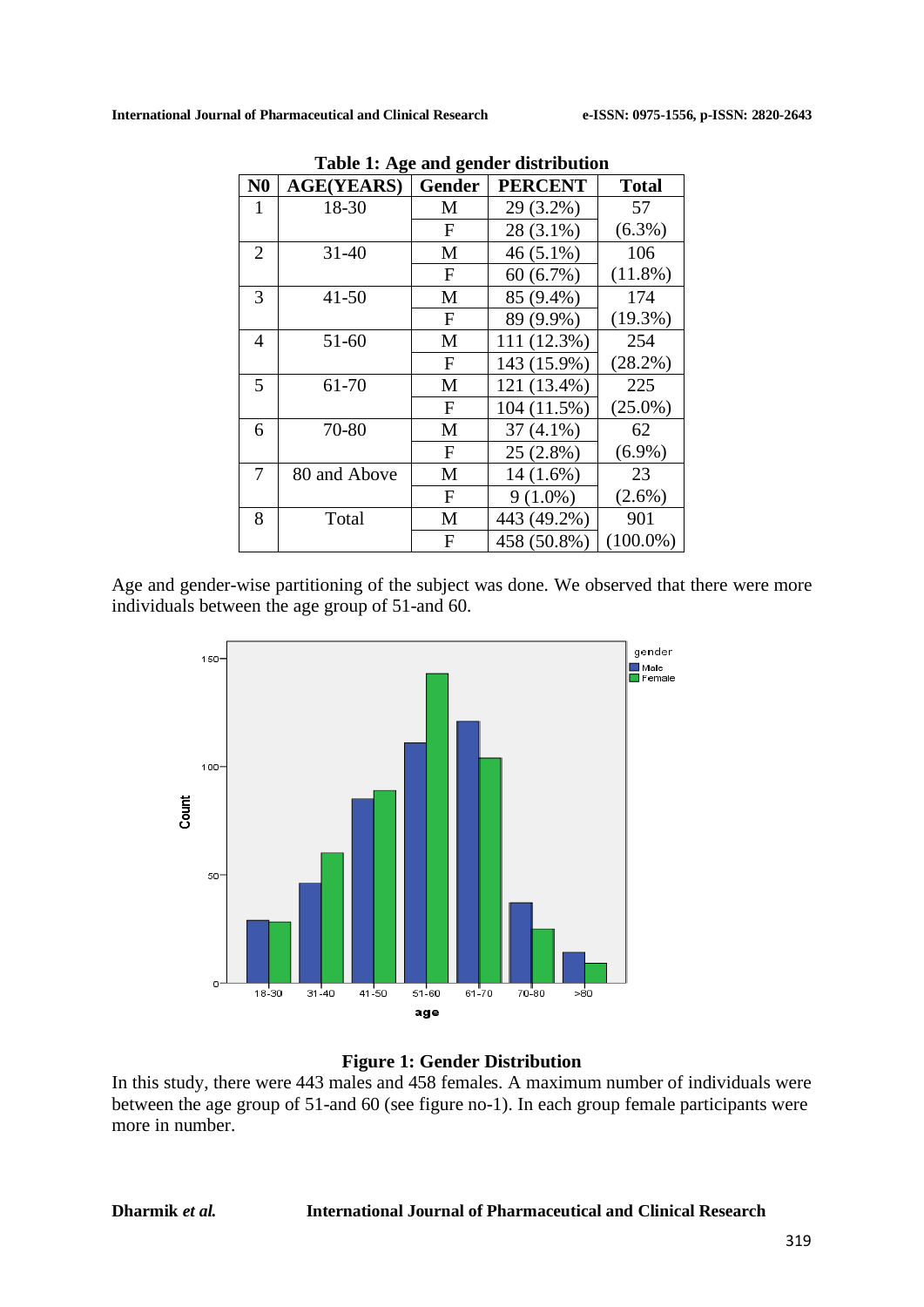|                |              | wie 2. Keich enee miech van 1914 maande | $\mu$ 100 $\mu$ 11 $\mu$ 100 $\mu$ 11 $\mu$ 1 |           |                           |
|----------------|--------------|-----------------------------------------|-----------------------------------------------|-----------|---------------------------|
| NO             | AGE          | <b>GENDER</b>                           | <b>MEAN</b>                                   | <b>SD</b> | <b>REFERENCE INTERVAL</b> |
| $\mathbf{1}$   | 18-30        | M                                       | 73.00                                         | 18.52     | 54.47-91.53               |
|                |              | $\mathbf{F}$                            | 63.82                                         | 15.49     | 48.32-79.32               |
| $\overline{2}$ | $31 - 40$    | M                                       | 69.52                                         | 20.03     | 49.48-89.56               |
|                |              | F                                       | 63.75                                         | 18.37     | 45.38-82.12               |
| 3              | $41 - 50$    | M                                       | 73.11                                         | 15.24     | 57.87-88.35               |
|                |              | $\mathbf{F}$                            | 72.47                                         | 20.81     | 51.65-93.29               |
| $\overline{4}$ |              | M                                       | 71.33                                         | 16.25     | 55.07-87.59               |
|                | 51-60        | $\mathbf F$                             | 79.69                                         | 17.75     | 61.94-97.45               |
| 5              | 61-70        | M                                       | 69.47                                         | 16.92     | 52.55-86.08               |
|                |              | F                                       | 76.23                                         | 19.22     | 57.00-95.46               |
| 6              | $71 - 80$    | M                                       | 69.16                                         | 17.13     | 52.02-86.30               |
|                |              | F                                       | 72.12                                         | 17.64     | 54.48-89.76               |
| 7              |              | M                                       | 71.00                                         | 14.63     | 56.37-85.63               |
|                | 81 and Above | $\mathbf F$                             | 80.44                                         | 16.74     | 63.70-97.18               |
| 8              | <b>TOTAL</b> | M                                       | 70.89                                         | 16.81     | 54.07-87.70               |
|                |              | F                                       | 74.05                                         | 19.40     | 54.64-93.45               |

**Table 2: Reference Interval for Alkaline phosphatase (ALP)**

#### **Table 3: Reference Interval for Bilirubin total**

| N <sub>O</sub> | <b>AGE</b>   | <b>GENDER</b>             | <b>MEAN</b> | <b>SD</b> | <b>REFERENCE INTERVAL</b> |
|----------------|--------------|---------------------------|-------------|-----------|---------------------------|
| $\mathbf{1}$   | 18-30        | М                         | 0.60        | 0.30      | $0.3 - 0.9$               |
|                |              | F                         | 0.49        | 0.26      | $0.23 - 0.75$             |
| $\overline{2}$ | $31 - 40$    | M                         | 0.56        | 0.33      | $0.23 - 0.89$             |
|                |              | F                         | 0.44        | 0.19      | $0.25 - 0.63$             |
| 3              |              | M                         | 0.63        | 0.31      | $0.32 - 0.94$             |
|                | $41 - 50$    | F                         | 0.48        | 0.21      | $0.27 - 0.69$             |
| $\overline{4}$ |              | M                         | 0.60        | 0.23      | $0.37 - 0.83$             |
|                | 51-60        | F                         | 0.49        | 0.18      | $0.31 - 0.67$             |
| 5              | 61-70        | M                         | 0.62        | 0.27      | $0.35 - 0.89$             |
|                |              | F                         | 0.50        | 0.24      | $0.26 - 0.74$             |
| 6              | 70-80        | M                         | 0.68        | 0.20      | 0.48-0.88                 |
|                |              | $\mathbf{F}$              | 0.56        | 0.24      | $0.32 - 0.80$             |
| 7              | 80 and Above | M                         | 0.65        | 0.18      | $0.47 - 0.83$             |
|                |              | $\boldsymbol{\mathrm{F}}$ | 0.50        | 0.07      | $0.43 - 0.57$             |
| 8              | <b>TOTAL</b> | M                         | 0.61        | 0.27      | $0.34 - 0.88$             |
|                |              | F                         | 0.49        | 0.21      | $0.28 - 0.70$             |

### **Table 4: Reference Interval for Bilirubin Direct**

| NO | AGE       | <b>GENDER</b> | <b>MEAN</b> | <b>SD</b> | <b>REFERENCE INTERVAL</b> |
|----|-----------|---------------|-------------|-----------|---------------------------|
|    | 18-30     | M             | 0.14        | 0.06      | $0.08 - 0.20$             |
|    |           |               | 0.13        | 0.05      | $0.08 - 0.18$             |
|    |           | М             | 0.14        | 0.08      | $0.06 - 0.22$             |
|    | $31-40$   | F             | 0.11        | 0.05      | $0.06 - 0.16$             |
|    | $41 - 50$ | Μ             | 0.15        | 0.06      | $0.09 - 0.21$             |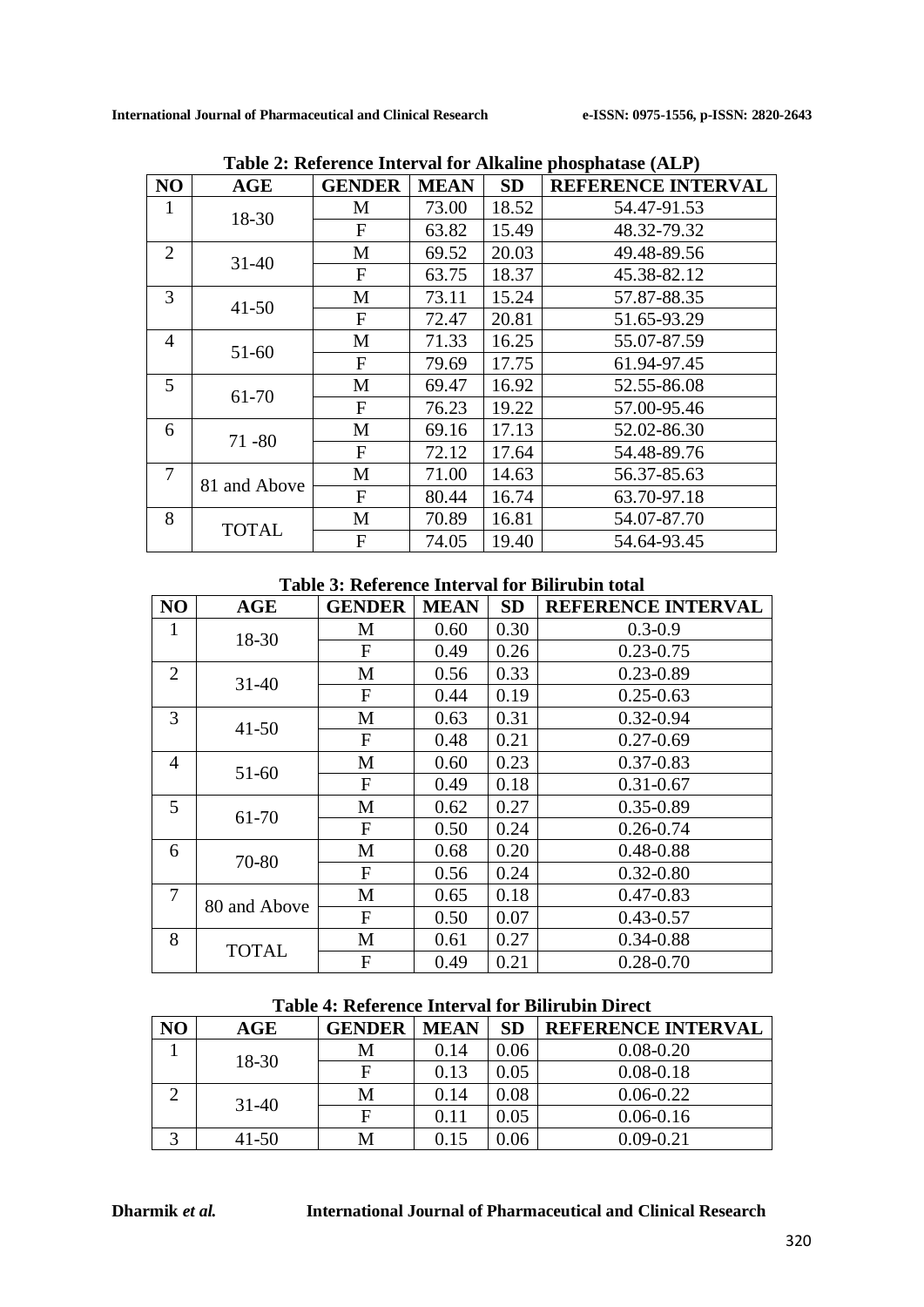|                |              | F | 0.13 | 0.08 | $0.05 - 0.21$ |
|----------------|--------------|---|------|------|---------------|
| $\overline{4}$ |              | M | 0.15 | 0.06 | $0.09 - 0.21$ |
|                | 51-60        | F | 0.13 | 0.06 | $0.07 - 0.19$ |
| 5              |              | M | 0.15 | 0.07 | $0.08 - 0.22$ |
|                | 61-70        | F | 0.14 | 0.11 | $0.03 - 0.25$ |
| 6              |              | M | 0.16 | 0.05 | $0.11 - 0.21$ |
|                | $71 - 80$    | F | 0.14 | 0.06 | $0.08 - 0.20$ |
| $\overline{7}$ |              | M | 0.17 | 0.06 | $0.11 - 0.23$ |
|                | 81 and Above | F | 0.15 | 0.05 | $0.10 - 0.21$ |
| 8              |              | M | 0.15 | 0.07 | $0.08 - 0.22$ |
|                | <b>TOTAL</b> | F | 0.13 | 0.08 | $0.05 - 0.21$ |

## **Table 6: Reference Interval for Bilirubin Indirect**

| NO             | AGE          | <b>GENDER</b> | <b>MEAN</b> | <b>SD</b> | <b>REFERENCE INTERVAL</b> |
|----------------|--------------|---------------|-------------|-----------|---------------------------|
| 1              | 18-30        | М             | 0.47        | 0.28      | $0.19 - 0.75$             |
|                |              | F             | 0.36        | 0.22      | $0.14 - 0.58$             |
| $\overline{2}$ | $31 - 40$    | M             | 0.42        | 0.28      | $0.14 - 0.70$             |
|                |              | F             | 0.32        | 0.17      | $0.15 - 0.49$             |
| 3              | $41 - 50$    | M             | 0.47        | 0.27      | $0.20 - 0.74$             |
|                |              | F             | 0.35        | 0.18      | $0.17 - 0.53$             |
| $\overline{4}$ | 51-60        | M             | 0.45        | 0.21      | $0.24 - 0.66$             |
|                |              | F             | 0.36        | 0.16      | $0.20 - 0.52$             |
| 5              | 61-70        | M             | 0.46        | 0.23      | $0.23 - 0.69$             |
|                |              | F             | 0.36        | 0.18      | $0.18 - 0.54$             |
| 6              | 71-80        | M             | 0.52        | 0.18      | $0.34 - 0.70$             |
|                |              | F             | 0.42        | 0.20      | $0.22 - 0.62$             |
| 7              | 81 and Above | M             | 0.48        | 0.15      | $0.33 - 0.63$             |
|                |              | F             | 0.35        | 0.05      | $0.30 - 0.40$             |
| 8              | <b>TOTAL</b> | M             | 0.46        | 0.24      | $0.22 - 0.70$             |
|                |              | F             | 0.35        | 0.18      | $0.17 - 0.53$             |

## **Table 7: Reference Interval for Albumin**

| N <sub>O</sub> | <b>AGE</b> | <b>GENDER</b> | <b>MEAN</b> | <b>SD</b> | <b>REFERENCE INTERVAL</b> |
|----------------|------------|---------------|-------------|-----------|---------------------------|
| 1              | 18-30      | M             | 4.05        | 0.23      | 3.82-4.28                 |
|                |            | $\mathbf{F}$  | 3.80        | 0.22      | 3.58-4.02                 |
| 2              | $31 - 40$  | M             | 3.96        | 0.27      | 3.69-4.23                 |
|                |            | $\mathbf F$   | 3.80        | 0.36      | 3.44-4.16                 |
| 3              | $41 - 50$  | M             | 3.88        | 0.33      | 3.55-4.21                 |
|                |            | $\mathbf{F}$  | 3.73        | 0.27      | 3.46-4.00                 |
| $\overline{4}$ | 51-60      | M             | 3.78        | 0.25      | 3.53-4.03                 |
|                |            | $\mathbf{F}$  | 3.71        | 0.27      | 3.44-3.98                 |
| 5              |            | M             | 3.79        | 0.26      | 3.53-4.05                 |
|                | 61-70      | F             | 3.70        | 0.25      | 3.45-3.95                 |
| 6              | 71-80      | M             | 3.71        | 0.27      | 3.44-3.98                 |
|                |            | F             | 3.76        | 0.33      | 3.43-4.09                 |

#### **Dharmik** *et al.* **International Journal of Pharmaceutical and Clinical Research**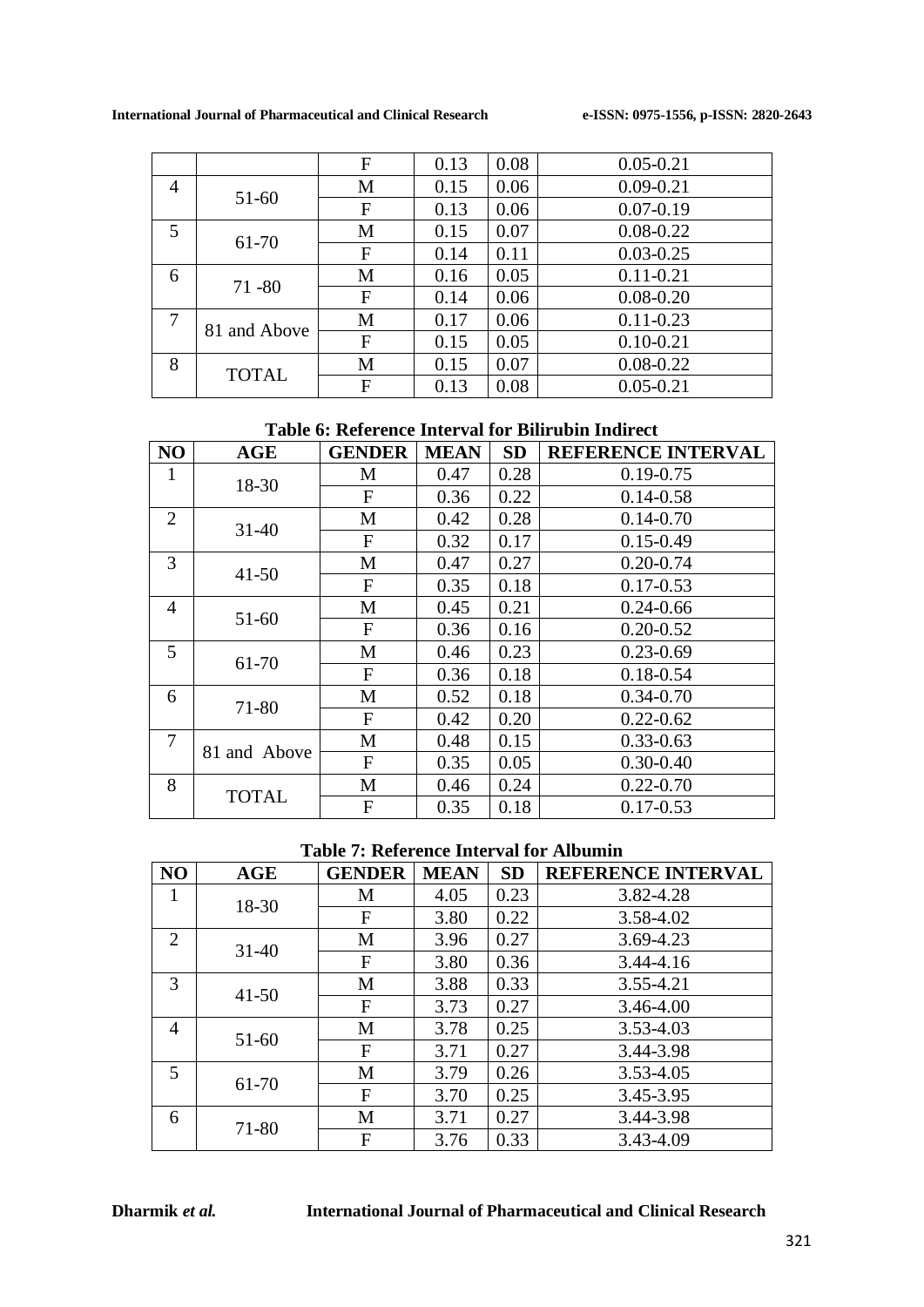|   | 81 and Above | M | 3.80 | 0.42 | 3.38-4.22 |
|---|--------------|---|------|------|-----------|
|   |              |   | 3.69 | 0.39 | 3.30-4.08 |
| U | <b>TOTAL</b> | М | 3.83 | 0.29 | 3.54-4.12 |
|   |              |   | 3.73 | 0.28 | 3.45-4.01 |

## **Table 8: Reference Interval for Globulin**

| NO             | <b>AGE</b>   | <b>GENDER</b> | <b>MEAN</b> | <b>SD</b> | <b>REFERENCE INTERVAL</b> |
|----------------|--------------|---------------|-------------|-----------|---------------------------|
| $\mathbf{1}$   | 18-30        | M             | 3.61        | 0.45      | 3.16-4.06                 |
|                |              | $\mathbf{F}$  | 3.62        | 0.31      | 3.31-3.93                 |
| $\overline{2}$ | $31 - 40$    | M             | 3.49        | 0.30      | 3.19-3.79                 |
|                |              | $\mathbf F$   | 3.61        | 0.42      | 3.19-4.03                 |
| 3              |              | M             | 3.51        | 0.38      | 3.13-3.89                 |
|                | $41 - 50$    | $\mathbf{F}$  | 3.70        | 0.36      | 3.34-4.06                 |
| $\overline{4}$ | 51-60        | M             | 3.58        | 0.36      | 3.22-3.94                 |
|                |              | $\mathbf F$   | 3.70        | 0.38      | 3.32-4.08                 |
| 5              | 61-70        | M             | 3.51        | 0.36      | 3.15-3.87                 |
|                |              | $\mathbf F$   | 3.70        | 0.41      | 3.29-4.11                 |
| 6              | 71-80        | M             | 3.44        | 0.32      | 3.12-3.76                 |
|                |              | $\mathbf F$   | 3.74        | 0.48      | 3.26-4.22                 |
| 7              | 81 and Above | M             | 3.61        | 0.58      | 3.03-4.19                 |
|                |              | $\mathbf F$   | 3.63        | 0.20      | 3.43-3.83                 |
| 8              | <b>TOTAL</b> | M             | 3.53        | 0.37      | 3.16-3.90                 |
|                |              | F             | 3.69        | 0.39      | 3.30-4.08                 |

### **Table 9: Reference Interval for Total Protein**

| N <sub>O</sub> | AGE          | <b>GENDER</b> | <b>MEAN</b> | <b>SD</b> | REFERENCE INTERVAL |
|----------------|--------------|---------------|-------------|-----------|--------------------|
| 1              | 18-30        | M             | 7.67        | 0.44      | 7.23-8.11          |
|                |              | F             | 7.42        | 0.35      | 7.07-7.77          |
| $\overline{2}$ | $31 - 40$    | M             | 7.45        | 0.36      | 7.09-7.81          |
|                |              | $\mathbf F$   | 7.41        | 0.50      | 6.91-7.91          |
| 3              |              | M             | 7.35        | 0.48      | 6.87-7.83          |
|                | $41 - 50$    | $\mathbf{F}$  | 7.44        | 0.40      | 7.04-7.84          |
| $\overline{4}$ |              | M             | 7.38        | 0.40      | 6.98-7.78          |
|                | 51-60        | $\mathbf{F}$  | 7.41        | 0.41      | 7.00-7.82          |
| 5              | 61-70        | M             | 7.31        | 0.42      | 6.89-7.73          |
|                |              | $\mathbf F$   | 7.40        | 0.45      | 6.95-7.85          |
| 6              | 71-80        | M             | 7.15        | 0.43      | 6.72-7.58          |
|                |              | $\mathbf{F}$  | 7.42        | 0.49      | 6.93-7.91          |
| $\overline{7}$ | 81 and Above | M             | 7.42        | 0.69      | 6.73-8.11          |
|                |              | $\mathbf{F}$  | 7.36        | 0.43      | 6.93-7.79          |
| 8              | <b>TOTAL</b> | M             | 7.36        | 0.45      | 6.91-7.81          |
|                |              | F             | 7.41        | 0.44      | 6.97-7.85          |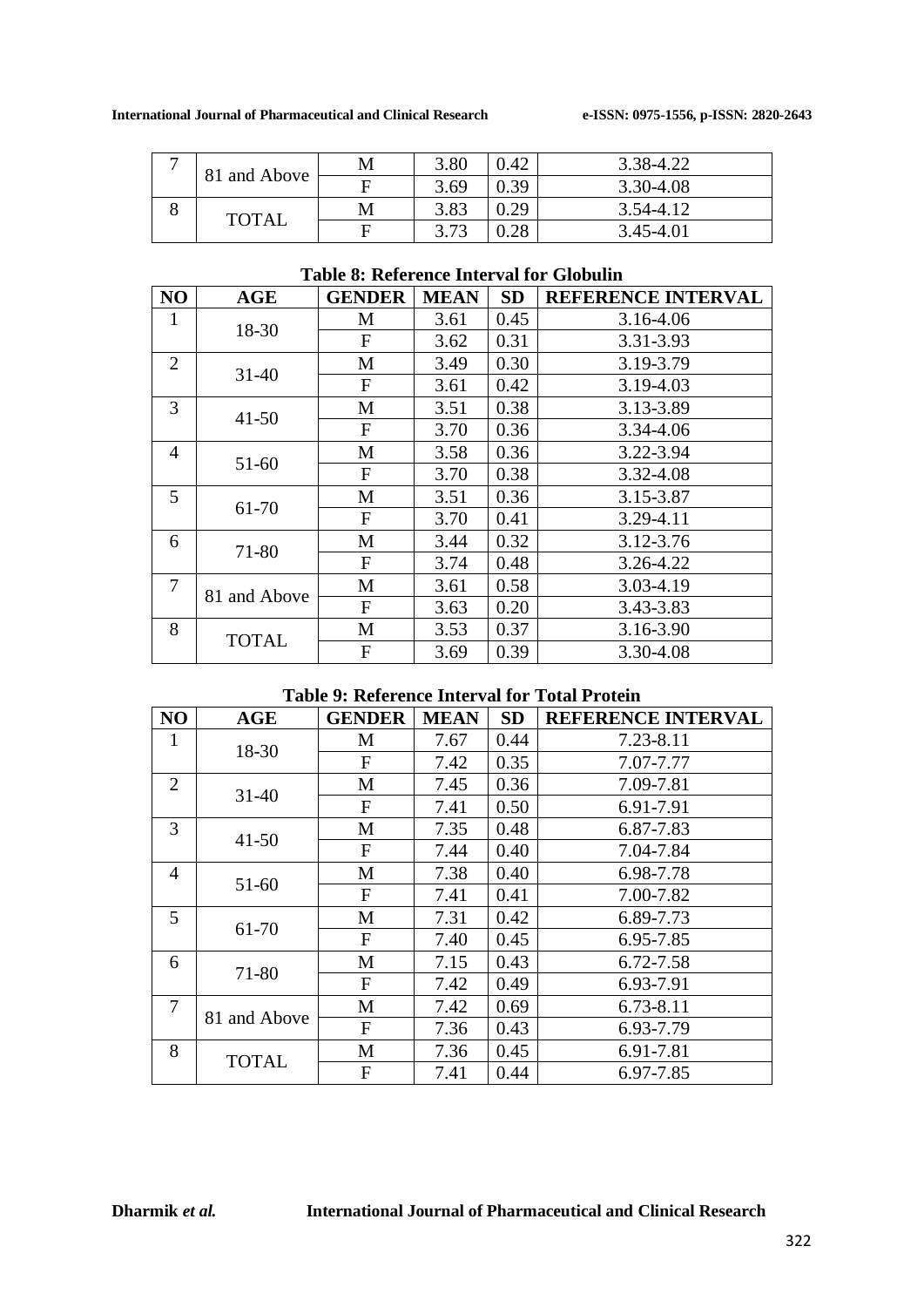|                | radio romandi chee miter val lor la cristatico |                |             |           |                           |  |  |
|----------------|------------------------------------------------|----------------|-------------|-----------|---------------------------|--|--|
| NO             | <b>AGE</b>                                     | <b>GENDER</b>  | <b>MEAN</b> | <b>SD</b> | <b>REFERENCE INTERVAL</b> |  |  |
| 1              | 18-30                                          | М              | 1.14        | 0.16      | $0.98 - 1.30$             |  |  |
|                |                                                | $\mathbf{F}$   | 1.06        | 0.11      | $0.95 - 1.17$             |  |  |
| $\overline{2}$ | $31 - 40$                                      | М              | 1.14        | 0.13      | 1.01-1.27                 |  |  |
|                |                                                | F              | 1.05        | 0.15      | $0.90 - 1.20$             |  |  |
| 3              | $41 - 50$                                      | M              | 1.08        | 0.25      | $0.83 - 1.33$             |  |  |
|                |                                                | $\mathbf{F}$   | 1.02        | 0.13      | $0.89 - 1.15$             |  |  |
| $\overline{4}$ | 51-60                                          | M              | 1.06        | 0.17      | $0.89 - 1.23$             |  |  |
|                |                                                | $\mathbf{F}$   | 1.01        | 0.16      | $0.85 - 1.17$             |  |  |
| 5              | 61-70                                          | M              | 1.09        | 0.14      | $0.95 - 1.23$             |  |  |
|                |                                                | $\mathbf{F}$   | 1.01        | 0.14      | $0.87 - 1.15$             |  |  |
| 6              | 71-80                                          | M              | 1.06        | 0.21      | $0.85 - 1.27$             |  |  |
|                |                                                | $\mathbf{F}$   | 1.03        | 0.16      | $0.87 - 1.19$             |  |  |
| 7              | 81 AND Above                                   | M              | 1.09        | 0.21      | $0.88 - 1.30$             |  |  |
|                |                                                | $\mathbf{F}$   | 0.99        | 0.16      | $0.83 - 1.15$             |  |  |
| 8              | <b>TOTAL</b>                                   | M              | 1.09        | 0.18      | $0.91 - 1.27$             |  |  |
|                |                                                | $\overline{F}$ | 1.02        | 0.15      | $0.87 - 1.17$             |  |  |

**Table 10: Reference Interval for A/G RATIO**

#### **Table 11: Reference Interval for SGPT (ALT)**

| NO             | <b>AGE</b>   | <b>GENDER</b> | <b>MEAN</b> | <b>SD</b> | <b>REFERENCE INTERVAL</b> |
|----------------|--------------|---------------|-------------|-----------|---------------------------|
| 1              | 18-30        | M             | 37.14       | 12.26     | 24.88-49.40               |
|                |              | $\mathbf{F}$  | 26.96       | 9.39      | 17.57-36.35               |
| $\overline{2}$ | $31 - 40$    | M             | 39.04       | 9.70      | 29.34-48.74               |
|                |              | $\mathbf F$   | 29.13       | 11.13     | 18.00-40.26               |
| 3              | $41 - 50$    | M             | 38.73       | 11.07     | 27.66-49.80               |
|                |              | $\mathbf F$   | 31.69       | 11.17     | 20.52-42.86               |
| $\overline{4}$ | $51 - 60$    | M             | 35.13       | 9.99      | 25.14-45.12               |
|                |              | $\mathbf{F}$  | 32.82       | 10.14     | 22.68-42.96               |
| 5              | 61-70        | M             | 31.12       | 10.02     | 21.10-41.14               |
|                |              | $\mathbf{F}$  | 28.81       | 7.77      | 21.04-36.58               |
|                | 71-80        | M             | 31.00       | 8.75      | 22.25-39.75               |
|                |              | $\mathbf{F}$  | 31.40       | 12.17     | 19.23-43.57               |
| 6              | 81 AND Above | M             | 25.43       | 5.83      | 19.60-31.26               |
|                |              | $\mathbf F$   | 29.00       | 12.64     | 16.36-41.64               |
| $\overline{7}$ | <b>TOTAL</b> | M             | 34.61       | 10.71     | 23.90-45.32               |
|                |              | $\mathbf{F}$  | 30.69       | 10.25     | 20.44-40.94               |

### **Table 12: Reference Interval for SGOT (AST)**

|  | AGE       | <b>GENDER</b> | <b>MEAN</b> | <b>SD</b> | <b>REFERENCE INTERVAL</b> |  |  |  |
|--|-----------|---------------|-------------|-----------|---------------------------|--|--|--|
|  | 18-30     | М             | 23.90       | 5.27      | $18.63 - 29.17$           |  |  |  |
|  |           |               | 21.11       | 5.72      | $15.39 - 26.83$           |  |  |  |
|  | $31-40$   | М             | 23.89       | 5.27      | $18.17 - 29.61$           |  |  |  |
|  |           |               | 20.75       | 6.37      | $14.38 - 27.12$           |  |  |  |
|  | $41 - 50$ |               | 24.34       | 5.61      | $18.73 - 29.95$           |  |  |  |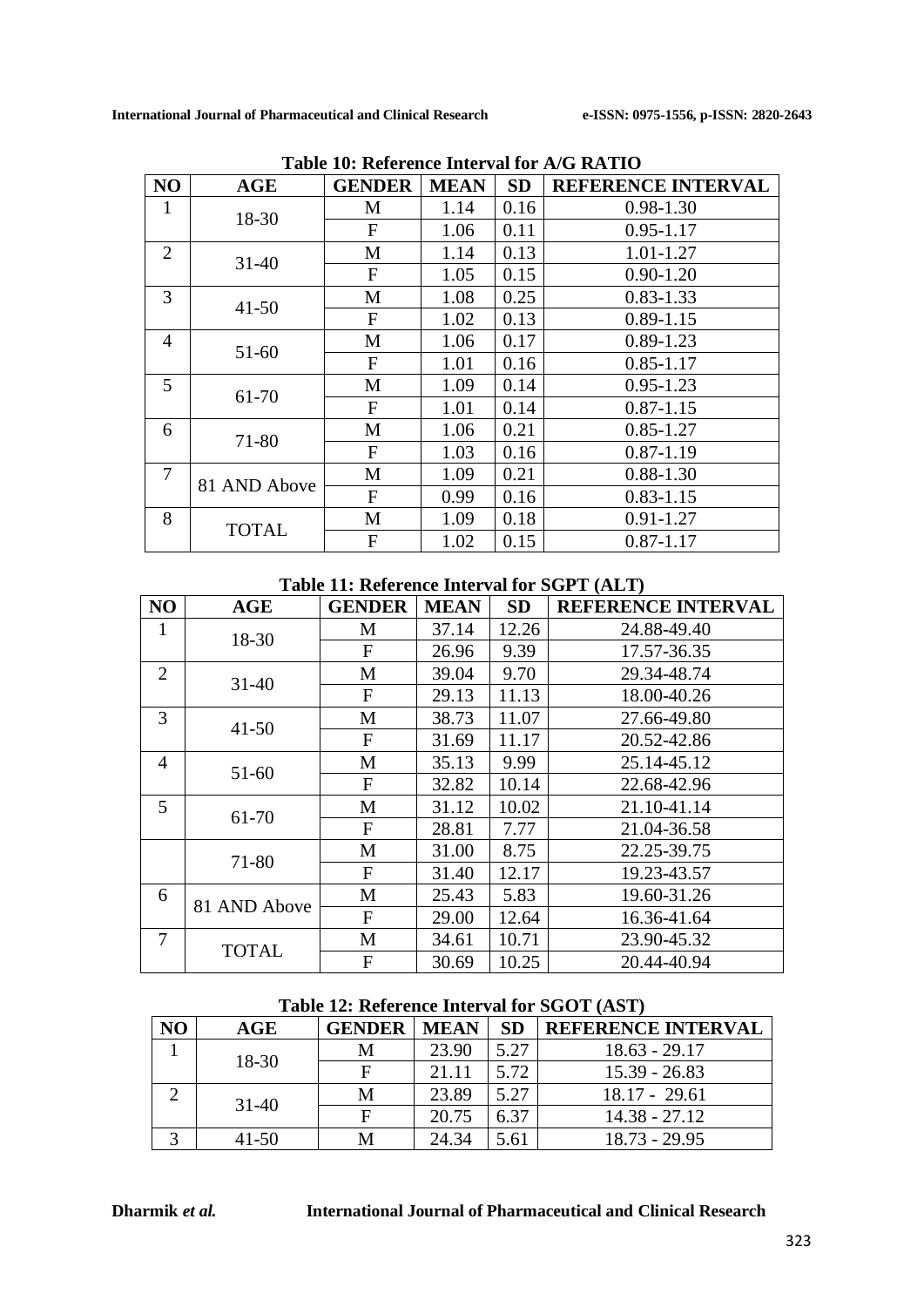|   |              | F            | 21.93 | 7.90 | $14.03 - 29.83$ |
|---|--------------|--------------|-------|------|-----------------|
| 4 | 51-60        | M            | 24.31 | 7.38 | $16.93 - 31.69$ |
|   |              | $\mathbf{F}$ | 24.47 | 6.69 | $17.78 - 31.16$ |
| 5 | 61-70        | M            | 23.31 | 7.04 | $52.55 - 86.39$ |
|   |              | F            | 23.29 | 6.09 | $17.20 - 29.38$ |
| 6 | 71-80        | M            | 23.38 | 5.74 | $17.64 - 29.12$ |
|   |              | F            | 27.48 | 8.78 | $18.70 - 36.26$ |
| 7 | 81 and Above | M            | 24.64 | 7.42 | $17.22 - 32.06$ |
|   |              | $\mathbf{F}$ | 25.56 | 8.17 | $17.39 - 33.73$ |
| 8 | <b>TOTAL</b> | M            | 23.90 | 6.49 | $17.41 - 30.39$ |
|   |              | F            | 23.20 | 7.05 | $16.15 - 30.25$ |

## **Discussion**

In many cases, military recruits, medical students, or other more or less institutionalized, young and non-diseased people have constituted the reference population. In those cases, the reference population is a poor representative of individuals seeking health care and who might suffer from normal conditions[7].

The question of whether clinical laboratory standards, in particular, the reference intervals practiced in western, European, and other Asia-pacific countries are applied to the Indian population needs to be evaluated.

Alice juma et al. (2011) studied a total of 400 who consented to be part of the study were further evaluated. Reference ranges for Total protein (g/dl), Albumin (g/dl), ALP (u/l), SGPT (ALT) (u/l), SGOT (AST) (u/l), Bilirubin Total (mg/dl), Bilirubin Direct (mg/dl) were respectively Males values: - 6.7-9.2, 3.8-5.1, 45-147, 9-42, 16- 47, 0.2-1.7, 0.0-0.2 and Female values: - 6.7-9.2, 3.8-4.8, 43-126, 6-27, 12-33, 0.1- 1.5, 0.0-0.2. In our study, reference values of Total Protein (g/dl), Albumin (g/dl), ALP (u/l), SGPT (ALT) (u/l), SGOT (AST) (u/l), Bilirubin Total (mg/dl), Bilirubin Direct (mg/dl) were respectively in Males: - 6.91-7.81, 3.54-4.12, 54.07-87.70, 23.90- 45.32, 17.41-30.39, 0.43-0.88, 0.08-0.22 and in females: - 6.97-7.85, 3.45-4.01, 54.64-93.45, 20.44-40.94, 16.15-30.25, 0.28-0.70, 0.05-0.21. We found that there was no significant difference between reference range of few parameters of our study while few reference ranges have significant differences<sup>[8]</sup>.

Sultana furruqh et al. (2004) studied total 200 who consented to be part of the study. They partitioned the study subject mainly in 5 groups (21-30, 31-40, 41-50, 51-60, 61- 70 years). The reference value of total Protein (g/dl), Albumin (g/dl), A/G Ratio, Bilirubin Total (mg/dl), Bilirubin Direct  $(mg/dl)$ , AST  $(u/l)$ , ALT $(u/l)$ , ALP $(u/l)$  for Males were:- 6.6-8.6, 3.4-4.7, 0.7-1.7, 0.2- 1.3, 0.1-0.4, 11-43, 25-86, 56-148 respectively and for Females were:- 6.6- 8.8, 3.2-4.6, 0.7-1.6, 0.2-1.0, 0.1-0.4, 10- 39, 22-75, 52-144 respectively[9].

Liangyu Xia, et al (2016) studied a healthy normal population and evaluated the reference interval of liver function test parameters. Total Protein (g/dl), Albumin  $(g/dl)$ , ALP  $(u/l)$ , AST  $(u/l)$ , ALT  $(u/l)$  for males were:- 6.5-7.9, 2.1-5.2, 50-124, 16- 39, 10-59, and for females were:- 6.5-7.9, 2.1-5.2, 39-96, 6-34, 14-34[10]. As we can see in the above studies the reference values derived in our study are significantly different from other studies for most of the parameters.

## **Conclusion**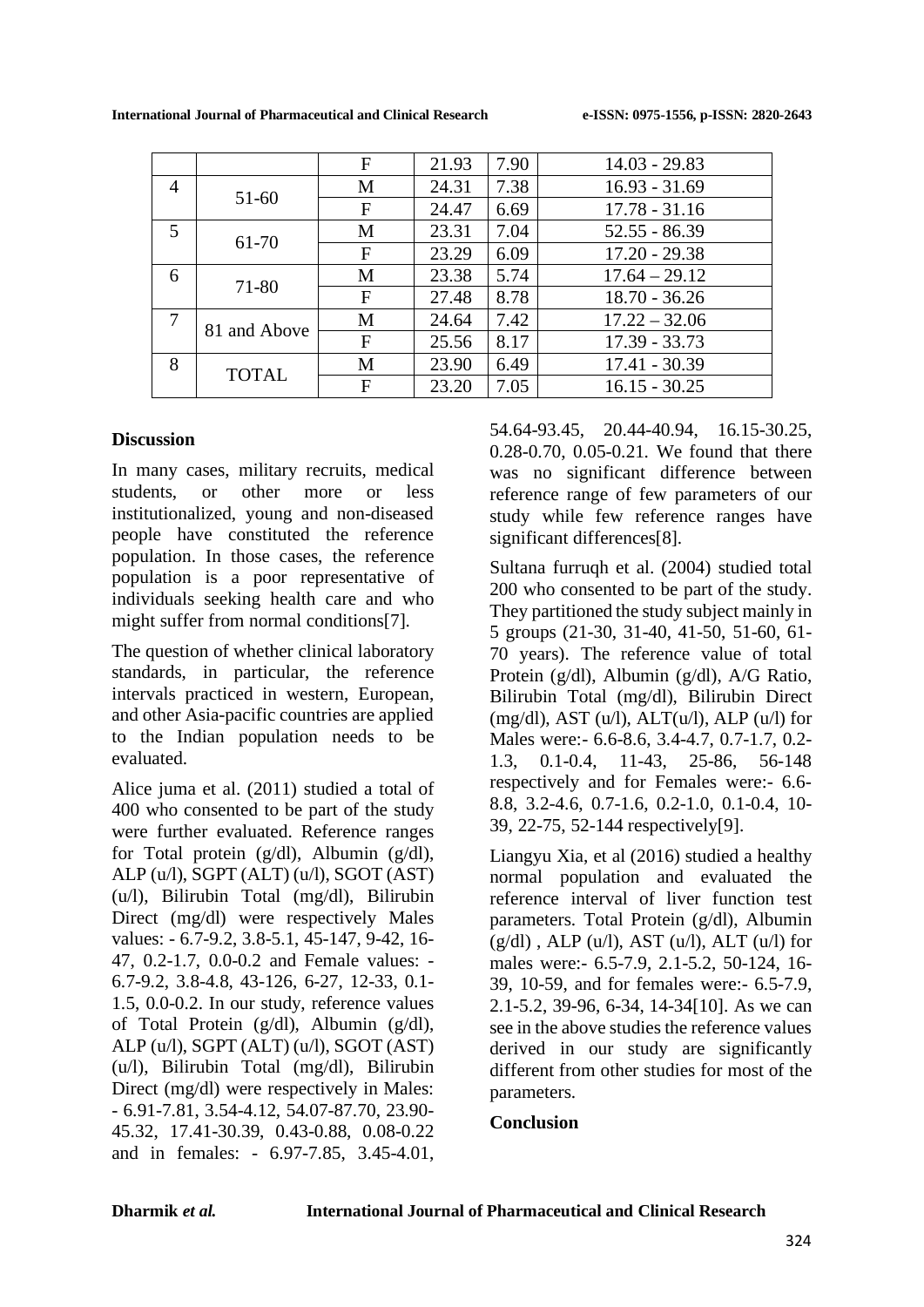Our study was a hospital-based study in which we tried to establish the reference interval for a liver function test. We included different parameters of liver function tests such as ALP, Bilirubin (total, direct, indirect), Total Protein, Albumin, Globulin, A/G ratio, ALT, and AST.

It was seen that the reference range of most liver function test parameters varies when compared with other reference ranges and reference ranges being used in the laboratory. The reason for the same was that the liver function test may vary according to age groups, epidemiological areas, and ethnicity. Discrepancies in liver function tests play a pivotal role in the functioning of the human body. Keeping this in mind the present study was undertaken and a reference range based on its population was derived.

## **Limitations**

Though we have taken a large sample size, it is advisable to conduct similar studies with more participants and in diverse geographical areas, thereby confirming the reference intervals for the entire Indian population based on our data.

## **Acknowledgment**

We are thankful to the institute and management of Bhaikaka University for providing all required assistance for performing our study.

## **References**

- 1. Green RM, Flamm S.AGA technical review on the evaluation of liver chemistry tests. Gastroenterology.2002; 123:1367- 1384.
- 2. international federation of clinical chemistry, expert panel on theory of reference values. Approved recommendation on the theory of reference values. part 1. The concept of reference values. J Clin chem Clin

biochem 1987;25:337-42; part 2 selection of individual for the production of reference values. J Clin Chem Biochem 1987;25:693-43: part 3.preparation of individuals and collection of specimens for the production of reference values. J Clin chem Clin biochem 1988: 26:593-8: part 4. Control of analysis variation in the production transfer and application of reference values. Eur J Clin chem Clin Biochem 1991:29: 531-5, part-5. Statistical treatment of collected reference values: determination of reference limits. J Clin Chem Biochem 1987; 25:645-56; part-6. Presentation of observed values related to reference values. J Clin Chem Biochem 1987; 25:657-62.

- 3. Burtis CA, aswood ER, Eds, Establishment, and use of reference values: Tietz textbook of clinical biochemistry, WB saunders company,1990.
- 4. Solberg HE. International federation of clinical chemistry, expert panel on the theory of reference values: approved recommendation on the theory of reference values. Part 1-The concept of reference values. Journal of clinical chemistry and clinical biochemistry. 1987; 25:337-42.
- 5. Jorgensen LGM, Stahl M, brandslund I, Petersen HP, Jensen BK, olivaceous N plasma glucose reference interval in a low–risk population. 2 Impact of the WHO ADA recommendations on the diagnosis of diabetes Mellitus. Scand J Clin chem lab invest 2001;61 181-90.
- 6. Clinical and laboratory standards institute, defining, establishing, and verifying reference intervals in the clinical laboratory; Approved guideline.3rd edition. CLSI document C 28-A3. Wayne, PA; clinical and laboratory standards institute 2008.